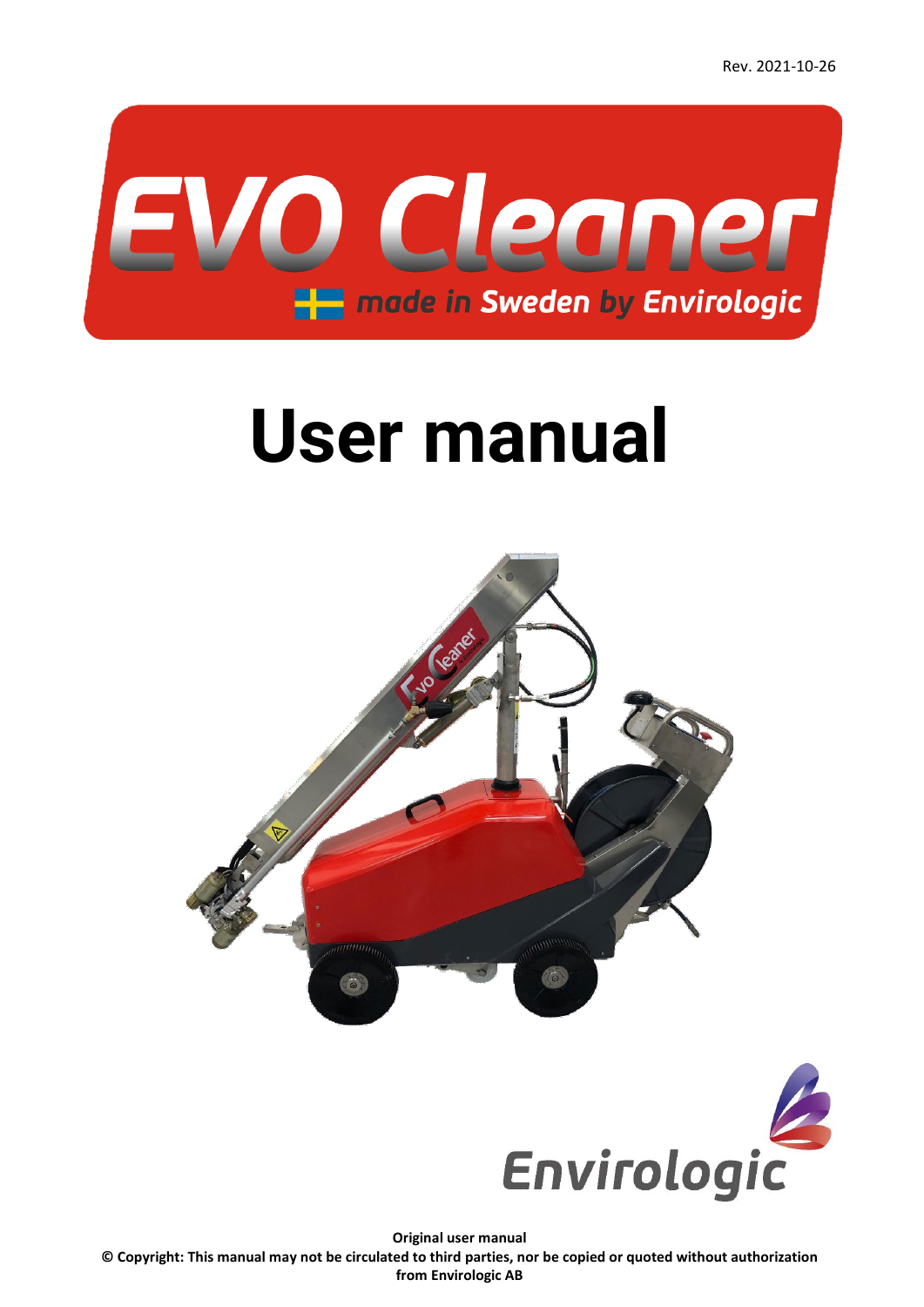# **Contents**

| 1. |  |
|----|--|
|    |  |
|    |  |
|    |  |
|    |  |
| 2. |  |
|    |  |
|    |  |
|    |  |
|    |  |
|    |  |
|    |  |
|    |  |
|    |  |
|    |  |
|    |  |
| 3. |  |
|    |  |
|    |  |
|    |  |
|    |  |
| 4. |  |
|    |  |
|    |  |
|    |  |
|    |  |
|    |  |
| 5. |  |
|    |  |
|    |  |
|    |  |
| 6. |  |
|    |  |
|    |  |
|    |  |
|    |  |
| 7. |  |
| 8. |  |
| 9. |  |
|    |  |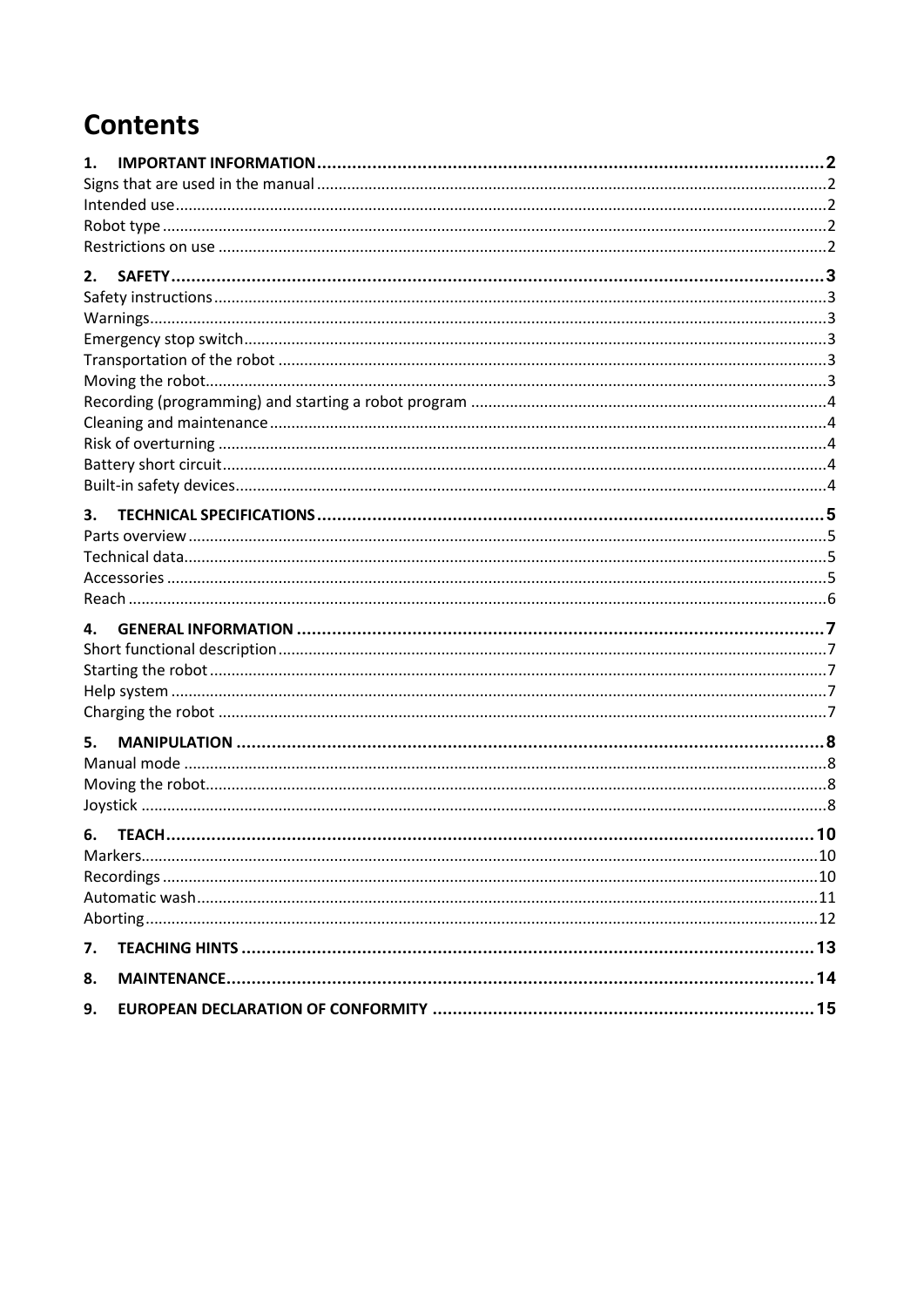# <span id="page-2-0"></span>**1.Important information**

### <span id="page-2-1"></span>**Signs that are used in the manual**



Safety-related information is shown in a grey box marked with a red triangle

Important information is shown in a grey box marked with an information symbol **i**

### <span id="page-2-2"></span>**Intended use**

The robot is designed to be safe to use provided it is operated in accordance with the user manual. EVO Cleaner is an automatic cleaning robot that is intended to replace manual high-pressure cleaning, for example cleaning of pens.

Any other use of the robot is inappropriate. If the instructions in this manual are ignored, this could lead to accidents and harm to people, the environment or animals.

### <span id="page-2-3"></span>**Robot type**

Information in this manual applies to the robot type referred to as EVO Cleaner. A machine plate is attached to the robot showing the CE mark, robot type, serial number, year of manufacture and other important information, as shown in [Figure 1.](#page-2-5)

| <b>Envirologic</b> | Envirologic AB (publ)<br>Söderforsgatan 1<br>752 28 Uppsala<br>Sweden |       |                       |  |               |  |
|--------------------|-----------------------------------------------------------------------|-------|-----------------------|--|---------------|--|
| <b>Type</b>        | <b>EVO Cleaner</b>                                                    |       | <b>Cleaning robot</b> |  |               |  |
| S/N                | 08xxxxxx<br>€                                                         |       |                       |  |               |  |
| Manufact.<br>year  | 2021                                                                  |       |                       |  |               |  |
| Max in<br>pressure | 210 <sub>bar</sub>                                                    | temp. | <b>Ambientl</b>       |  | $+1 - +55$ °C |  |
| Voltage            | 24 VDC Weight                                                         |       | 270 kg                |  |               |  |

<span id="page-2-5"></span>*Figure 1, machine plate*

### <span id="page-2-4"></span>**Restrictions on use**

- EVO Cleaner must only be used by trained staff
- EVO Cleaner must only be used in accordance with the instructions in this manual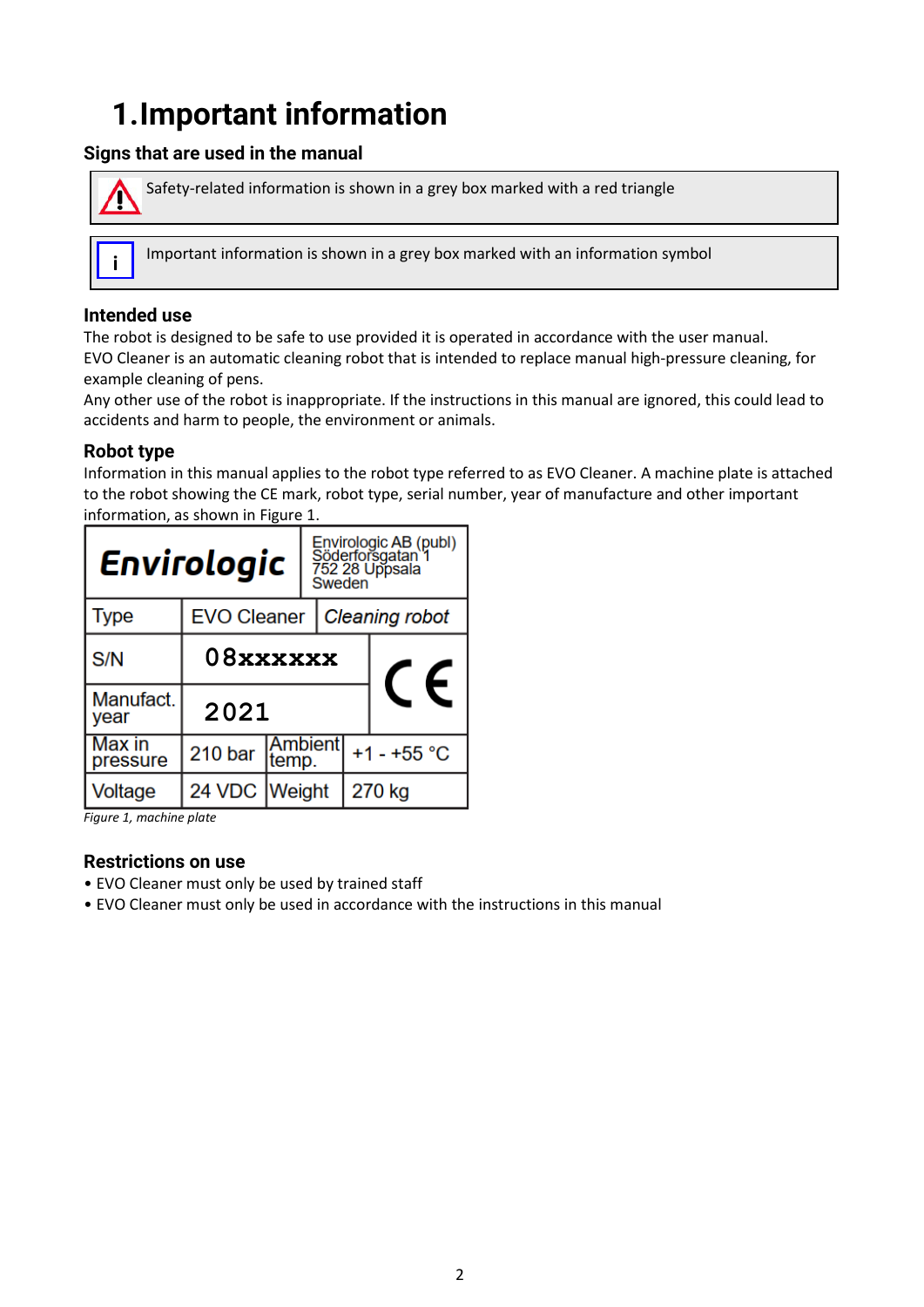# <span id="page-3-0"></span>**2.Safety**

# <span id="page-3-1"></span>**Safety instructions**

It is important that the use of the robot complies with the safety instructions and warnings in this chapter. Read this even if you are already familiar with the use of the robot. **i**

In this manual important information is provided regarding safe use and maintenance of the robot. The user manual should be regarded as part of the product and should be kept accessible.

The robot is designed in conformity with applicable standards and directives. Up-to-date information on these will be found in the declaration of conformity (CE document). The instructions in this manual must be followed to ensure that the safety and performance of the robot will be maintained.



If there are other health and safety requirements in the country of use, an appropriate **i** if there are other health and safety requirements in the country of use, supplement to this manual will be created to meet these requirements.



• It is not permissible to remove or modify the design of safety devices on the robot and accessories.

• Only qualified staff are allowed to repair the robot.

### <span id="page-3-2"></span>**Warnings**

The safety devices and warning labels on the robot are designed to prevent accidents. The main responsibility for safe use lies with the persons that are using, maintaining or carrying out repairs on the robot.

To ensure safe use, instructions and warnings should be followed and respected.

### <span id="page-3-3"></span>**Emergency stop switch**

As an additional precaution an emergency stop switch is installed, within easy reach below the operator panel. If the switch is pressed the robot and the water jet will immediately stop.

### <span id="page-3-4"></span>**Transportation of the robot**



- During transportation of the robot with a vehicle (for example with a truck or a trailer):
- The robot **must** only be transported in an upright position, turned on, safely fixed so that the robot cannot overturn or suffer any other form of mechanical damage.
- If a malfunction is suspected due to a mishap while undergoing transport the robot **must** be functionally checked before it is put into use.
- If needed, the robot should be lifted in the chassis.
- During transport, secure the robot by the chassis.

### <span id="page-3-5"></span>**Moving the robot**



- The robot must only be moved when it's turned on.
- The robot must only be moved with both hands on the handlebars when the clutch is used.
- Methods for moving the robot must be adapted to the ground and personal capabilities.
- If the ground is steeply inclined (upwards or downwards) the motor must be used, do not use the **clutch or the transport wheel!**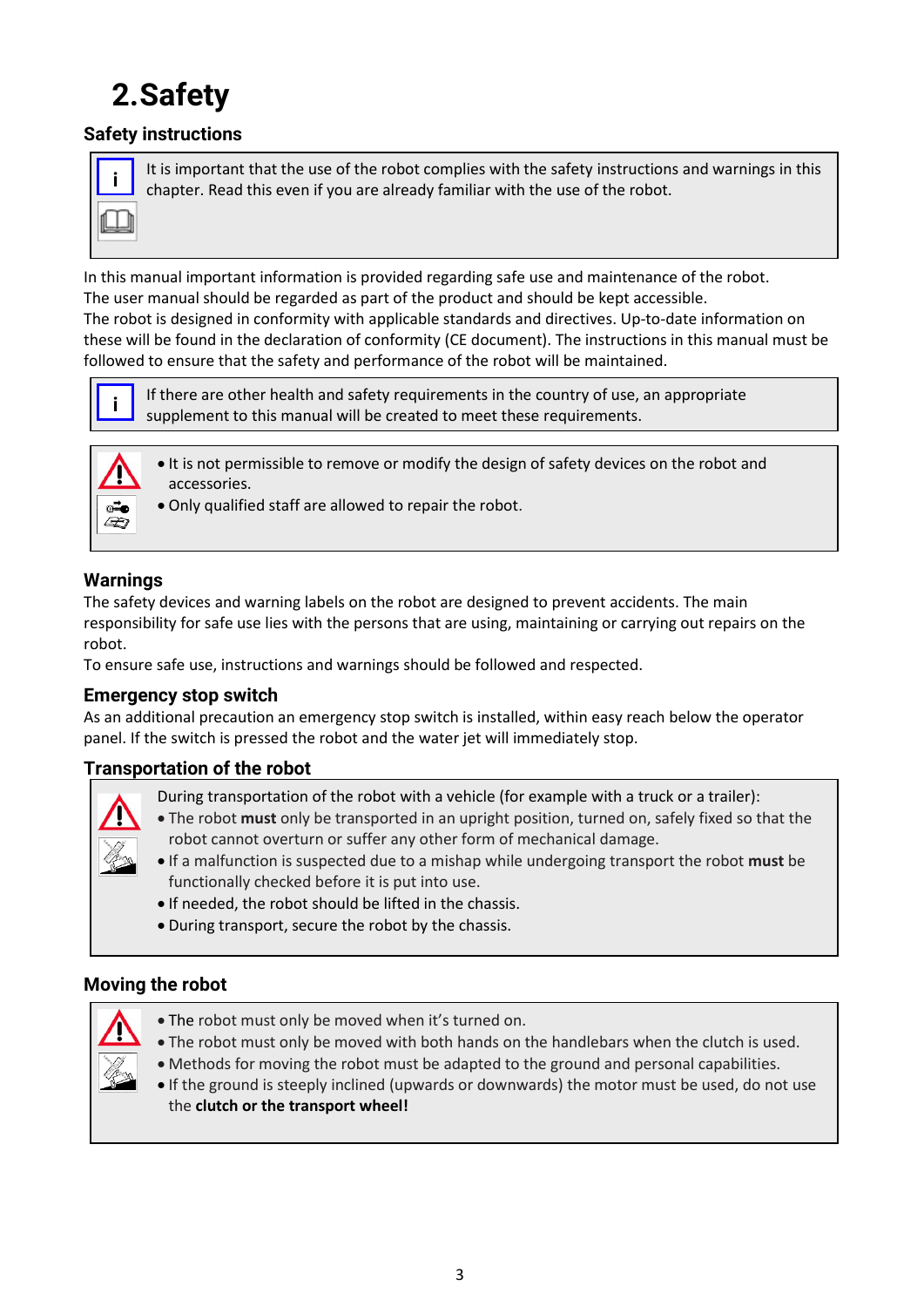# <span id="page-4-0"></span>**Recording (programming) and starting a robot program**

- Before cleaning, the section must be cleared of humans (except for the person carrying out the recording) and animals; aisles and pens must be clear of obstacles, doors and gates must be closed.
- Warning signs must be placed by the entrance of the section during cleaning.
- The person carrying out the recording must use ear defenders, respitory mask and safety goggles. Other recommended equipment is protective clothing, boots and gloves.
- During recording the operator must keep a safe distance from the moving parts of the robot and the high-pressure water jet.
- During recording the robot must be manipulated in such a way that the water jet or the moving parts of the robot are not in contact with sensitive electronics or other sensitive equipment.
- When using markers these must be firmly fixed and be able to remain in the same position throughout the cleaning process.
- When using the double nozzle, the automatic wash must be restarted if the water flow is interrupted. This to ensure that the correct valve in the double nozzle is open.

### <span id="page-4-1"></span>**Cleaning and maintenance**

- Rinse the robot thoroughly after use. **Do not use a high-pressure water.**
- The batteries **must** be recharged in a well-ventilated area free of flammable materials.
- During maintenance the robot **must** be switched off.
- Only qualified personnel are allowed to carry out repairs on the robot.

### <span id="page-4-2"></span>**Risk of overturning**



(F)

- Do not transport the robot in the parking position if the ground leans more than 20 degrees sideways.
- If the tower is turned 90 degrees from the center position and the telescope and the arm are in their most extended positions, the ground should not lean more than 5 degrees (depending also on whether the water jet is directed up or down).
- During cleaning behind the robot in the marked area in [Figure 3,](#page-6-1) there is a risk of overturning that is dependent on the ground and the position of the boom, telescope and arm. If working in this area the recommendation is to have the telescope in its most retracted position.
- When using the transport wheel, the tower must be centered.

### <span id="page-4-3"></span>**Battery short circuit**

•

To avid short circuits when replacing the batteries, always first remove the connector from the minus pole of the battery connected to the robot. Consequently, always reconnect this pole last.

### <span id="page-4-4"></span>**Built-in safety devices**

The robot has a built-in safety system with several different alarms. If a stopping alarm occurs, the robot will immediately stop the operation, shut off the water jet and display an alarm text in the operator panel. The alarm must be acknowledged before the operation can ultimately be restarted.

- **Protection against current faults** is provided by a fuse on the circuit board.
- **Protection against low battery voltage** is controlled by the computer and generates an alarm if this occurs
- **Protection against collision during operation** is detected by each individual motor and generates an alarm if the motor does not move as expected.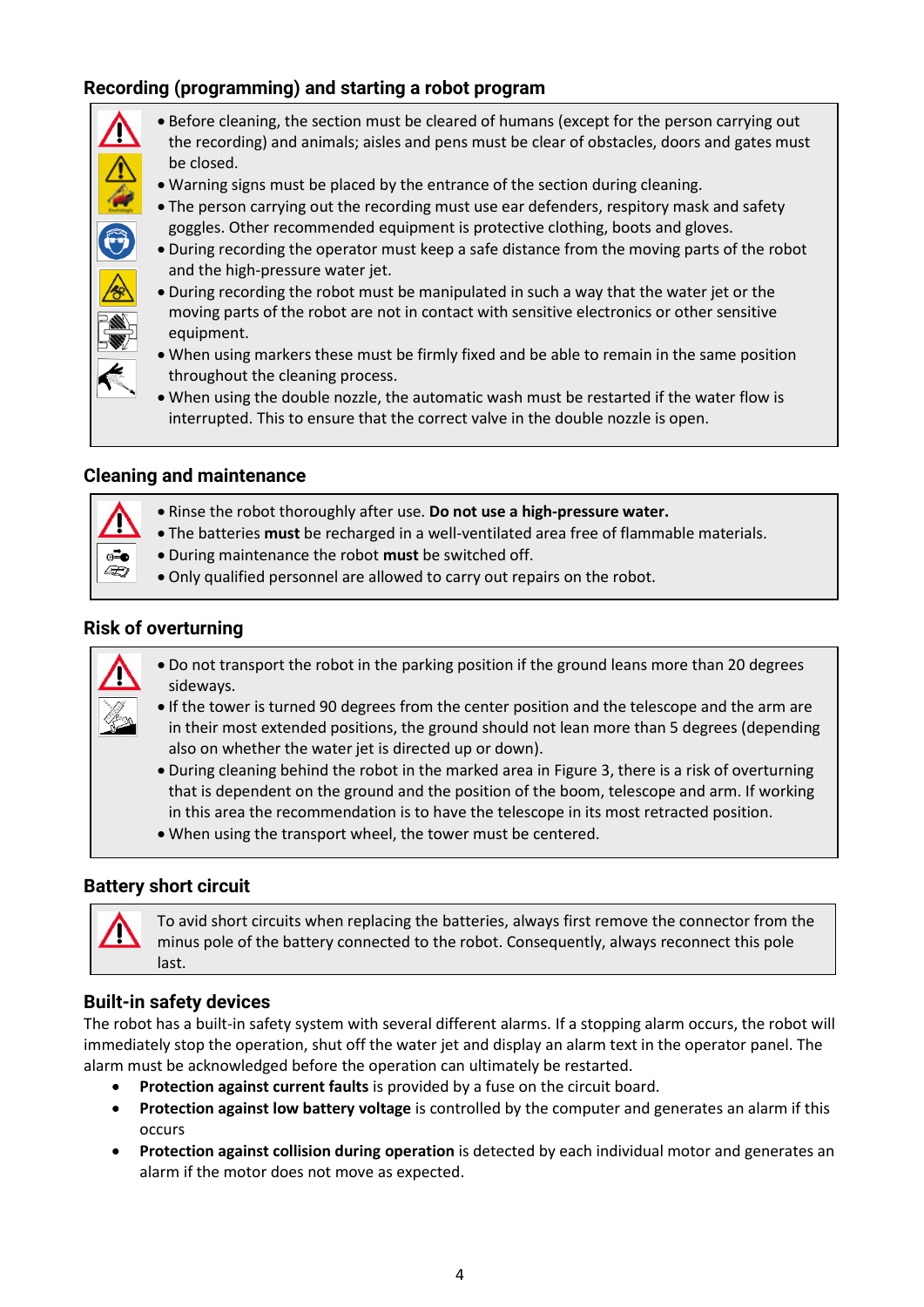# <span id="page-5-0"></span>**3.Technical specifications**

# <span id="page-5-1"></span>**Parts overview**



Transport wheel

<span id="page-5-4"></span>*Figure 2, parts of the robot*

### <span id="page-5-2"></span>**Technical data**

| Total width:                     | 680 mm (610 mm with special wheels)                                                      |
|----------------------------------|------------------------------------------------------------------------------------------|
| Total length when retracted:     | 1930 mm                                                                                  |
| Total height when retracted:     | 1610 mm                                                                                  |
| Max reach of arm:                | 4015 mm                                                                                  |
| Effective working range:         | up to 6000 mm from center of unit                                                        |
| Weight:                          | 270 kg                                                                                   |
| Power supply:                    | 24 V DC (2 lead acid batteries at 12 V)                                                  |
| Electric motors:                 | 24 V DC (7 in total)                                                                     |
| Ambient temp:                    | 1°C to 55°C (34°F to 131°F)                                                              |
| Storing temp.:                   | Empty of water, $-10^{\circ}$ C to 60 $^{\circ}$ C (14 $^{\circ}$ F to 140 $^{\circ}$ F) |
| Alarm:                           | Alarm by SMS in the event of operational breakdown                                       |
| Water supply:                    | From external high-pressure cleaning unit                                                |
| Nozzle:                          | Rotor jet 0.55                                                                           |
| Hose reel:                       | 50 m high pressure hose (operated separately from the robot).                            |
|                                  | Connected to a normal cleaning unit.                                                     |
| Recommended water pressure:      | 180-210 bar (18-21 MPa)                                                                  |
| Recommended water flow:          | 15-18 l/min                                                                              |
| Sound power level <sup>1</sup> : | 94 dB(A)                                                                                 |
| <b>Accessories</b>               |                                                                                          |
| Charger:                         | see separate specifications supplied with the charger                                    |
| Markers:                         | design and quantity are dependent on the installation                                    |
| Nozzle:                          | alternative nozzles may be available depending on the working area                       |

<span id="page-5-3"></span><sup>1</sup> Measured on rotor with rotor jet nozzle and 190 bar water pressure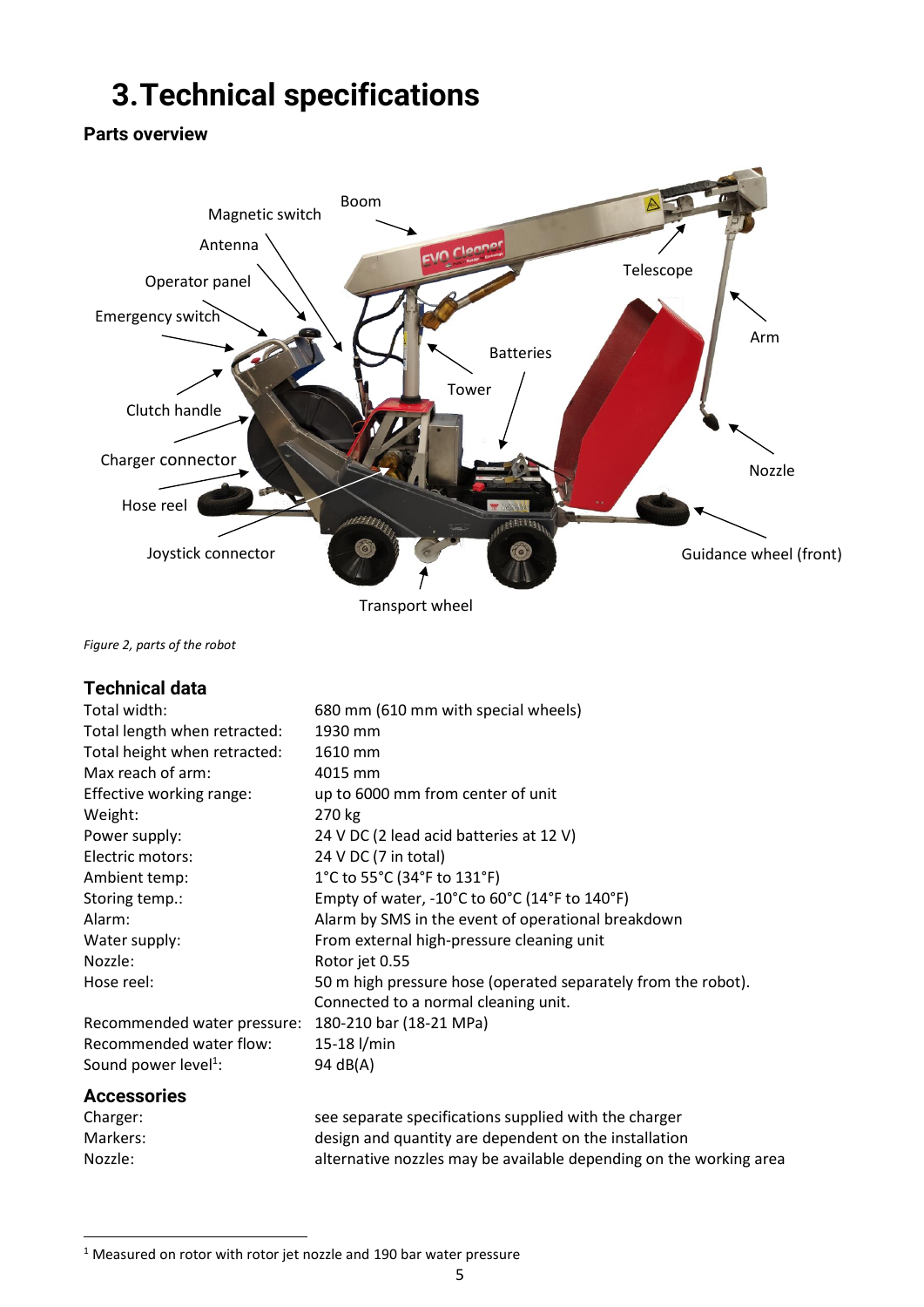# <span id="page-6-0"></span>**Reach**



<span id="page-6-1"></span>*Figure 3, reach of the arm and safe tower working range*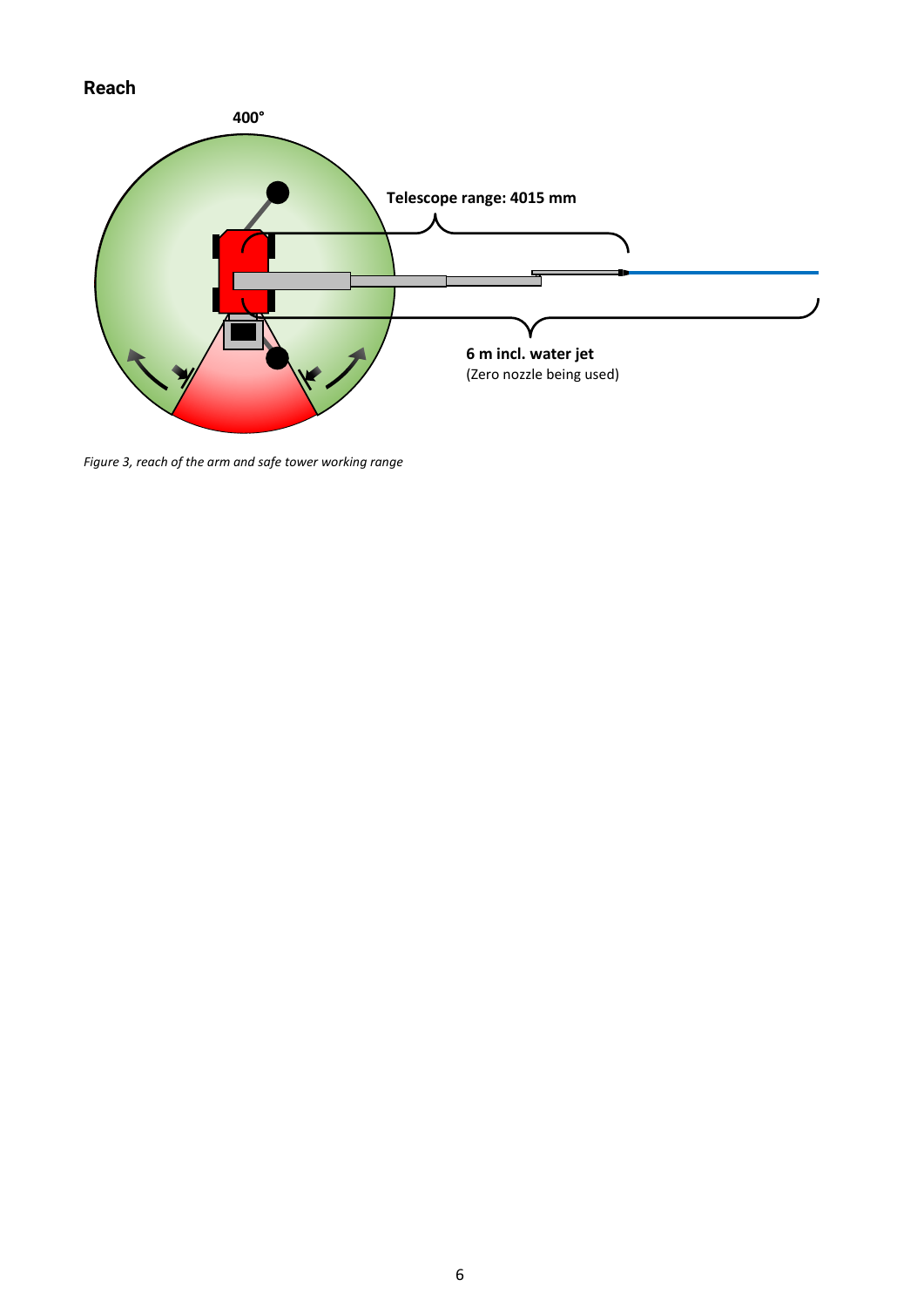# <span id="page-7-0"></span>**4.General information**

This user manual, together with help texts in the operator panel, includes all the information needed for preparing, making recordings (teaching), managing locations, programs and recipes, performing and ending a cleaning process. It also includes necessary information on how to use the robot in the best and safest way.

### <span id="page-7-1"></span>**Short functional description**

The cleaning robot obtains its 24 V power from two 12 V lead acid batteries. The robot cleans with highpressure water (warm or cold) with or without additives. The water is supplied from an external highpressure water supply via a 50 m hose installed on a hose reel that is operated separately by the robot according to how the robot moves. The cleaning is carried out by a telescopic arm, moveable in all directions, with a maximum reach of 4015 mm (effective working range including the water jet is 6000 mm). By using the joystick, you can teach the robot to move and clean in a satisfactory way. After this teaching operation the robot will be able to carry out the movements on its own as many times as are necessary to achieve a satisfactory cleaning result.

### <span id="page-7-2"></span>**Starting the robot**

The main switch is found on the right-hand side of the operator panel. When the robot is switched on, the startup process takes about 30 seconds. When the screen in [Figure 4](#page-7-5) is shown the robot is ready to operate.



<span id="page-7-5"></span>*Figure 4, start screen*

### <span id="page-7-3"></span>**Help system**

Every screen has a button with a question mark, as seen in [Figure 4.](#page-7-5) When pressing that button, relevant help texts will be displayed on the screen.

### <span id="page-7-4"></span>**Charging the robot**

When charging the batteries, the cleaning robot must be switched off. The batteries cannot be charged when the robot is on.

The charger must be connected to the robot before it is connected to the wall outlet. When the charger is connected to the wall outlet only the orange status light should be turned on. See the charger manual for details.

The cleaning robot shall always be connected to the charger when not used, in order to prolong battery life.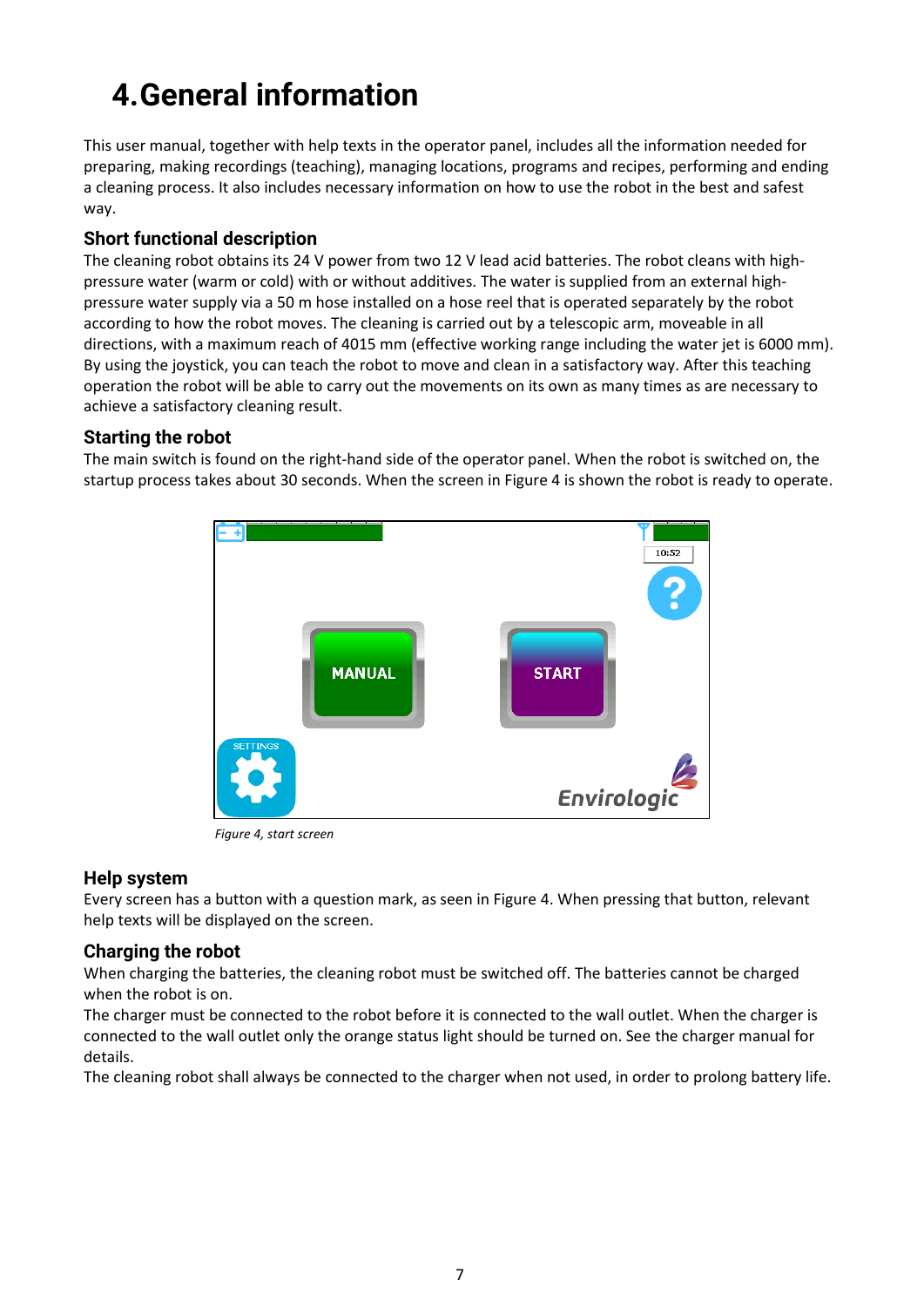# <span id="page-8-0"></span>**5.Manipulation**

# <span id="page-8-1"></span>**Manual mode**

Manual mode means using the cleaning robot without a previous teaching process. Manual mode is used for example when the robot is moved from its storage place to the house to be cleaned. Before moving, the robot should be turned on. Manual mode is reached from the start screen. When in manual mode, the cleaning robot can be operated using the buttons on the operator panel or the joystick. We recommend that you use manual mode to become familiar with the joystick and the different movements.

### <span id="page-8-2"></span>**Moving the robot**

The robot can be manually moved either by manpower or by using the motors for transport. For unpowered transport, the robot is declutched using the clutch handle on the right-hand side of the handlebar. The robot can also be manually operated using the transport motor from the operator panel or the joystick. To make it easier moving or turning the robot, the transport wheel can be used, see [Figure 2.](#page-5-4) This is also controlled on the manual screen.



If the ground is inclined towards or away from you the motor **must** be used, **do not use the clutch or the transport wheel!**

Also, take care to follow the instructions in the [Safety](#page-3-0) section.

### <span id="page-8-3"></span>**Joystick**

**i**

The joystick is needed during the teaching process. The joystick is connected to the cleaning robot via a six-meter cable, which facilitates the teaching process and unwanted contamination by manure or collision with the robot's telescopic arm is avoided.

The joystick is connected to the black socket, which can be found under the hood on the rear right-hand side of the cleaning robot, see [Figure 2.](#page-5-4) The plug must be turned 90 degrees for secure tightening when connected. The joystick is used to control all motions of the cleaning robot, including turning water on and off. See [Figure 5](#page-8-4) for an overview of the joystick.



<span id="page-8-4"></span>*Figure 5, joystick*

An overview of the different motions is given in [Figure 6.](#page-9-0)



The directions of motion in this manual are described as seen from behind the robot **i**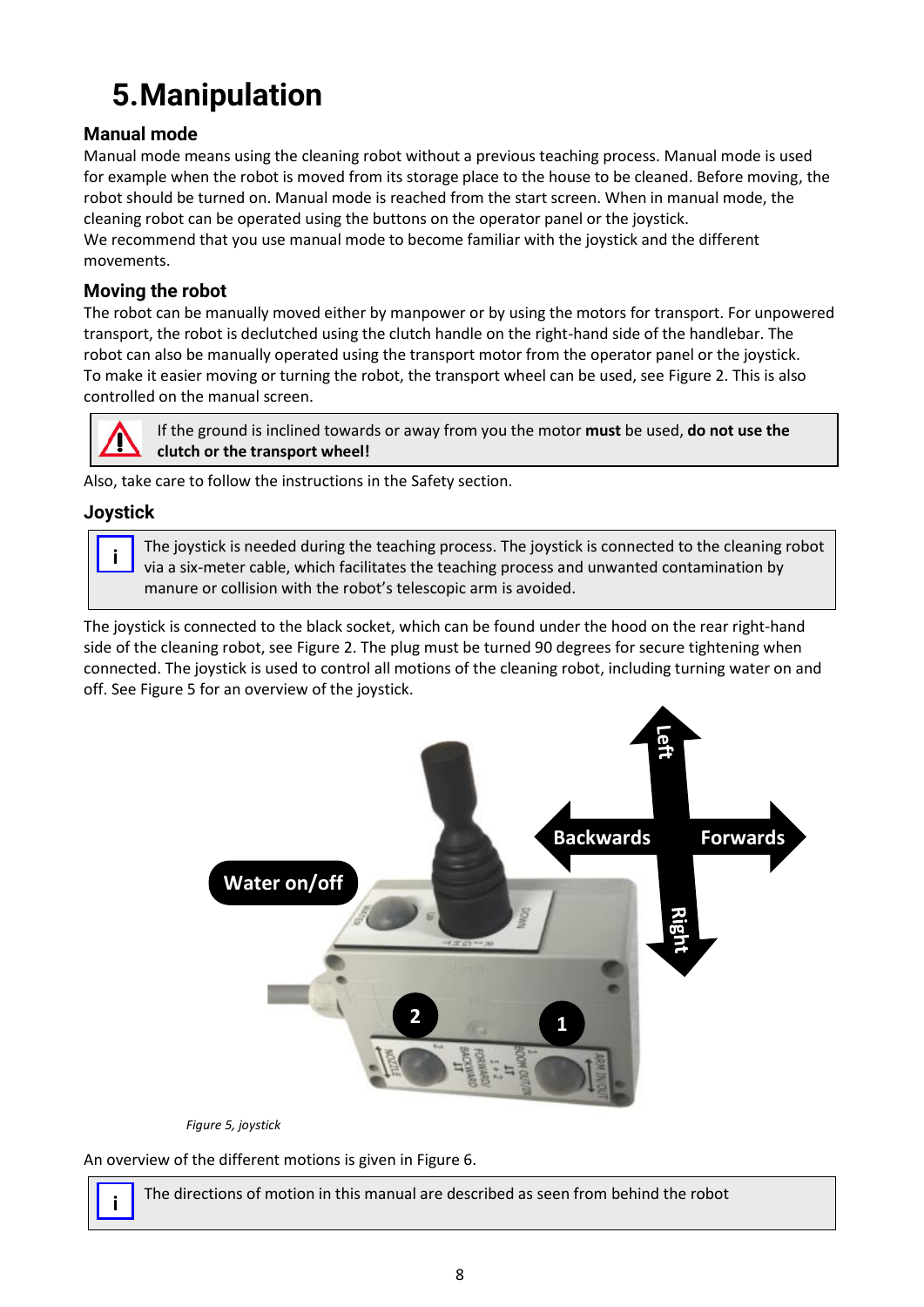#### **Boom up/down**

The boom moves about 100° from bottom (position 0) to top (position 1250). Parked position should be horizontal (about position 700).

#### *Move joystick shaft backwards/forwards*



#### **Tower right/left**

The tower can go about 200° in both directions (positions ±1000) from its parked forward position (about position 0).

#### *Move joystick shaft right/left*



**Robot forward/backward**

*Move joystick shaft forwards/backwards, while pressing buttons 1 and 2 simultaneously* 



#### **Arm out/in**

The arm starts from its parked position parallel to the boom (position about -55). The arm can go out about 315° (to position 1100), so it points towards the ceiling.

### *Move joystick shaft right/left, while pressing button 1*



#### <span id="page-9-0"></span>*Figure 6, motions*

#### **Telescope out/in**

The telescope can run out of its parked position 0 to position 425.

### *Move joystick shaft forwards/backwards, while pressing button 1*



#### **Nozzle right/left**

The nozzle can spin 360° in both directions. The nozzle is parked when the arm is parked and nozzle points downwards.

*Move joystick shaft right/left, while pressing button 2*

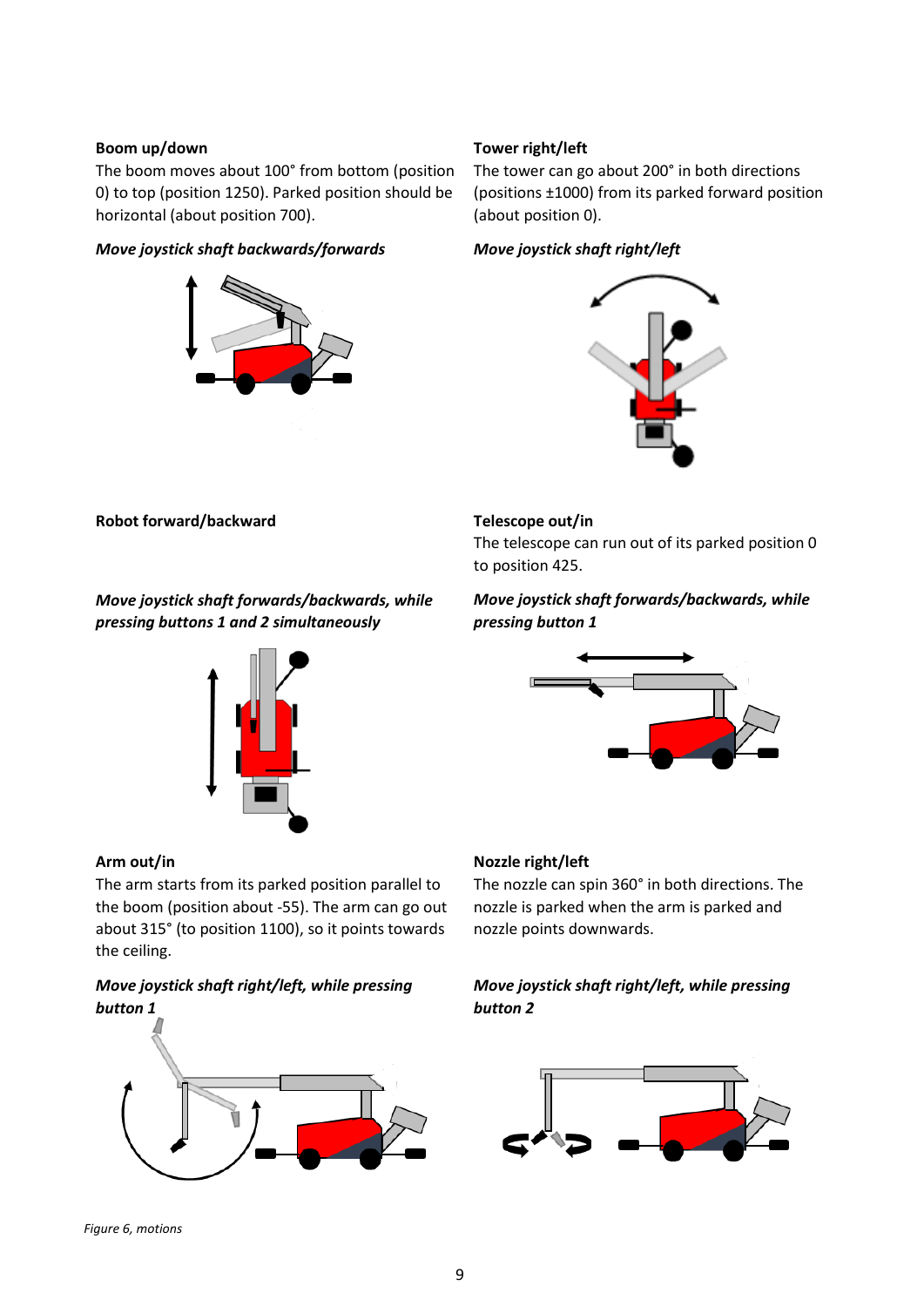# <span id="page-10-0"></span>**6.Teach**

### <span id="page-10-1"></span>**Markers**

The cleaning process requires magnetic position markers, see [Figure 7.](#page-10-3) The position markers which can be S or U shaped are placed in a bracket, mounted on the house equipment before the cleaning process takes place. The cleaning robot reaches the markers during the cleaning process and position information is transferred to the computer.

<span id="page-10-3"></span>

*Figure 7, position marker*

- Before programming, read the section "[Teaching hints](#page-13-0)".
- The programming should be done in a dirty pen with working water pressure.
- Any pauses during the programming process will not appear during automatic cleaning. Therefore, the programming can be carried out in a relaxed way, with no requirement for haste.

### <span id="page-10-2"></span>**Recordings**

**i**

To be able to run the robot automatically three things must be instructed to the robot: **LOCATION, PROGRAM** and **RECIPE.**

The **LOCATION** is a map of how the path, which the robot shall travel, looks like. The process starts by giving the location a name, e.g. "FINISHING 2-5", instruct on which side the guidance wheels are set and how many markers that have been installed. Make sure the robot is within 1 meter **before** the first marker when pressing start. The robot is now moving forward, recording where these markers are. Follow the robot and make sure all markers are registered correctly and that the wheels do not spin. After the last marker the robot will turn backwards and move all the way back to the initial position behind the first marker.

The **PROGRAM** is the cleaning procedure, where the joystick is used to manipulate the robot. These programs will be stored under the chosen location.

The **RECIPE** is up to 14 programs that can be used at each marker at the location. You pick the program from a list, place it on the correct place on the screen and when you have placed all programs you want to run by this marker, you go to next. The programs chosen on previous marker stays as default, if you need to make changes you can delete or add programs.

See [Figure 8](#page-11-1) for an example of a location layout.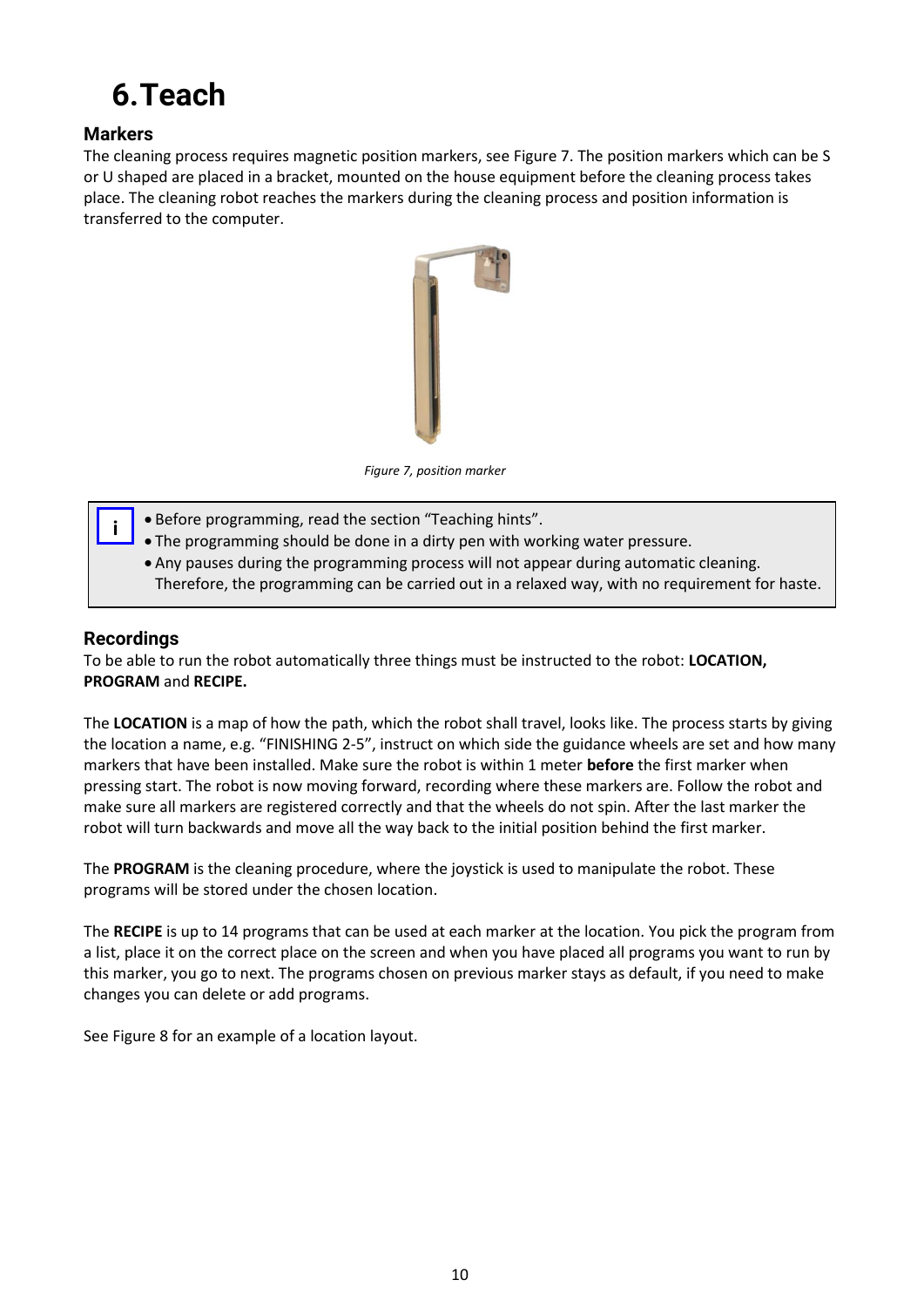

<span id="page-11-1"></span>

### <span id="page-11-0"></span>**Automatic wash**



### **Before cleaning, check the following:**

- 1. That no magnetic position marker brackets have been moved or are missing
- 2. That each magnetic position marker is fixed in the correct bracket
- 3. That the magnetic switch arm is set 5 cm from the middle of the magnetic markers.
- 4. That the area to be cleaned is clear of obstacles, which can interrupt the cleaning process
- 5. That the high-pressure cleaning unit is powered up
- 6. That water is connected to the high-pressure cleaner
- 7. That the high-pressure hose is free to move and secured centrally behind the hose reel
- 8. That the charger is disconnected
- 9. That the guidance wheels are placed in the correct position, see screen.
- 10. That you know where to start the cleaning process, check for the first position marker
- 11. That the area to be cleaned is cleared of humans and animals

To start running a working scheme (automatic wash) select START on the start screen. First select which location to run. Then select which recipes to use in the order they should be run.

Before starting the wash, make sure to put the robot within 1 meter before the first position marker. Make sure the guidance wheels are in contact with the wall on the side of the aisle where the markers are located. After the first marker has been found the robot will automatically execute the listed recipes and programs. Between each recipe the robot will move back to the first marker.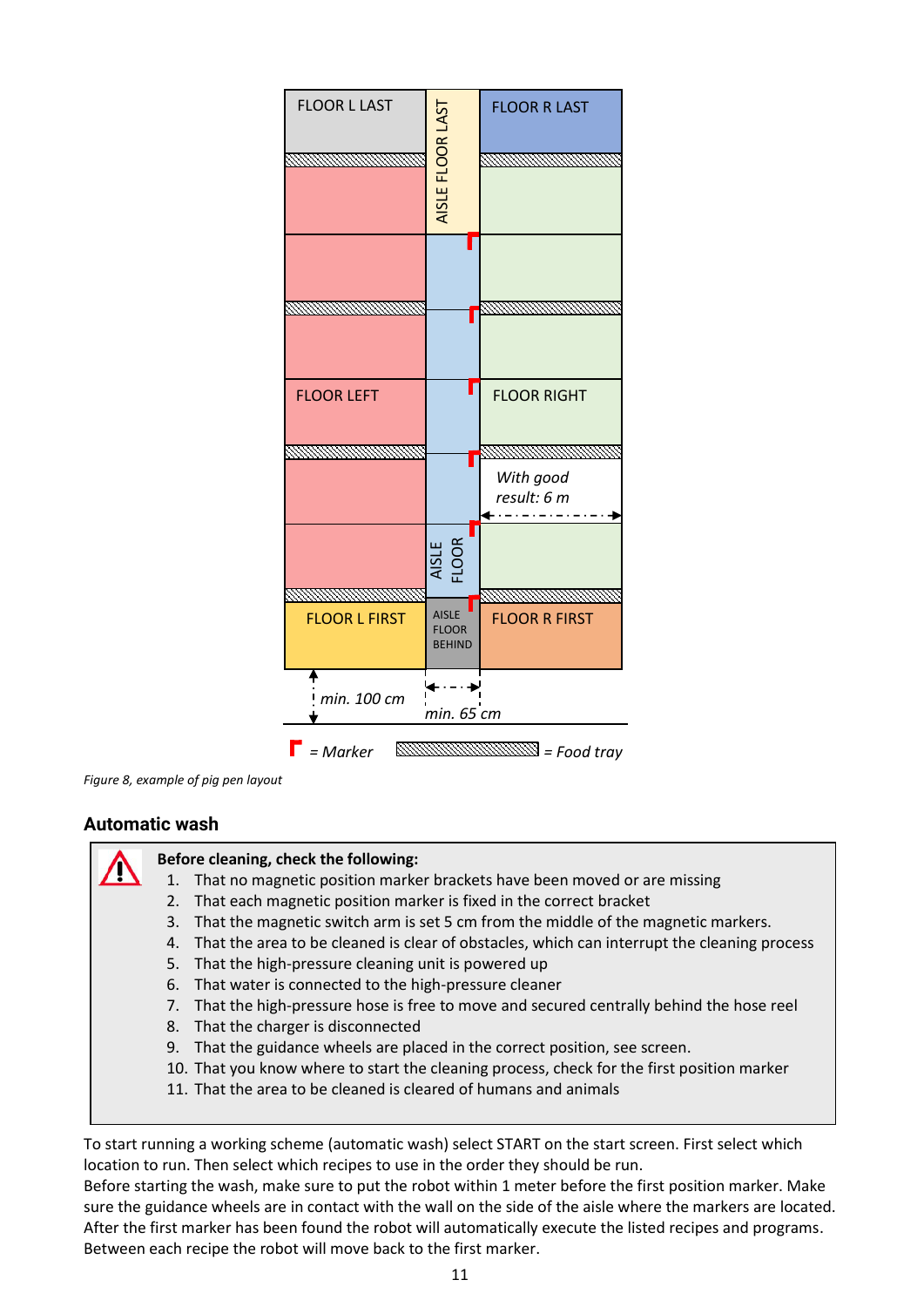# <span id="page-12-0"></span>**Aborting**

An automatic wash can be aborted before it is finished in two ways:

- When pressing stop the robot will finish the current program before stopping
- When pressing pause or the Emergency stop switch, the program will be immediately stopped if the stop button is pressed.

If the emergency stop switch has been pressed the wash will immediately continue if the stop switch is restored and the alarm is cleared on the screen.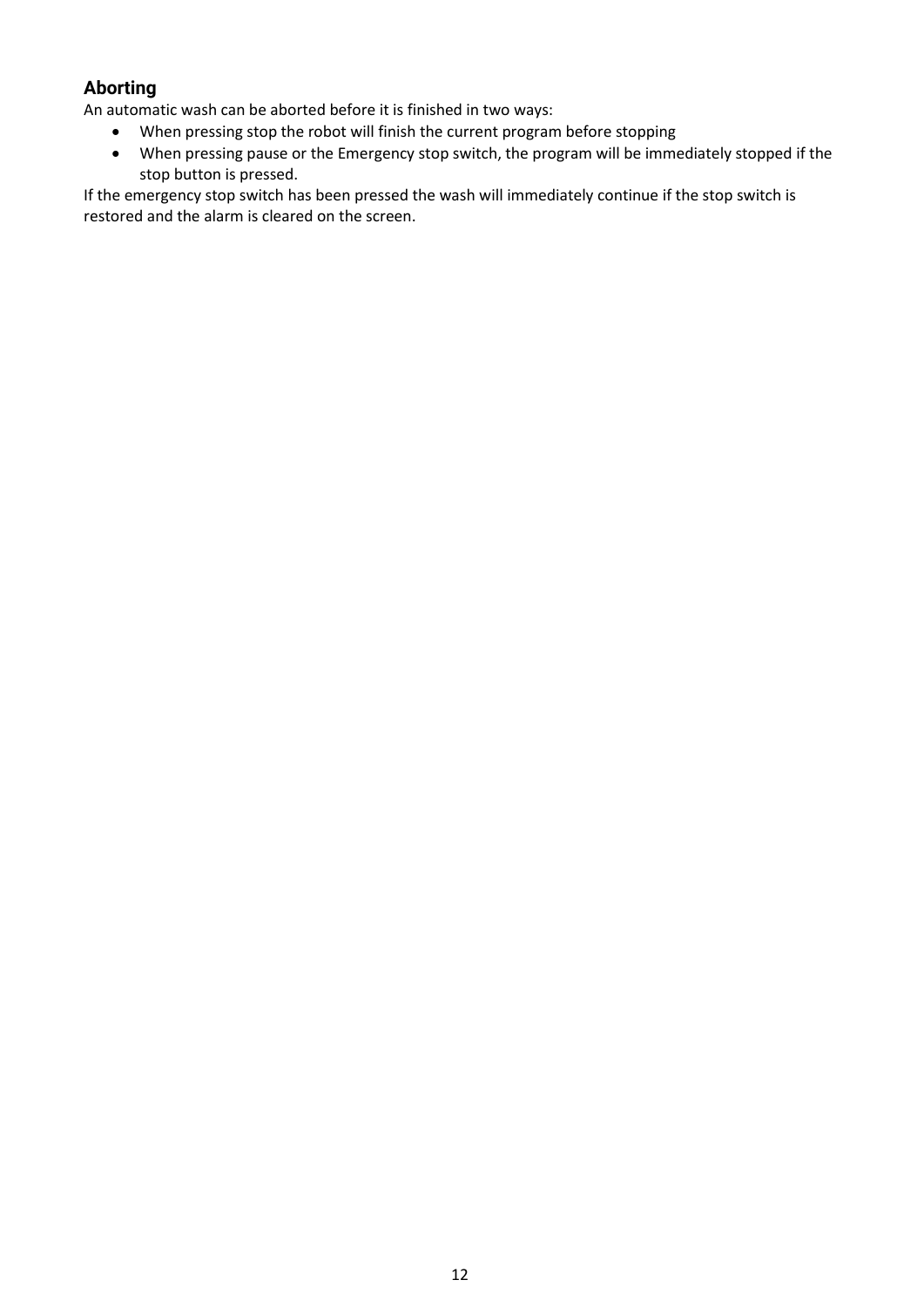# <span id="page-13-0"></span>**7.Teaching hints**

- **1.** The teaching process should take place using working pressure, because the arm is affected by the power from the flowing water.
- **2.** Avoid retraction of the telescope when the boom is in its maximum elevated position, since this causes a high level of stress on the telescoping motor.
- **3.** The teaching of programs should be done in dirty pens to be able to observe the track of the water jet.
- **4.** Ensure that there are no local obstacles in one pen such as gas extraction equipment, posts, etc. If so, the teaching process should take place in this pen to avoid collisions.
- **5.** Keep some clearance (approx. 15 cm) from house equipment and fixtures during the teaching process. This is important when changing the position of the boom, to avoid collision if the cleaning robot has a slightly different position during the cleaning process. There can also be a discrepancy in the house equipment when going from one pen to another.
- **6.** If it is not possible to take point 5 into account, because of a lack of space or similar problems, you should consider moving away from the area that could cause a collision before you change the height of the boom, for example, or retract the telescope. In this way you can be sure that there will not be a production stoppage due to collisions, even if some parts of the arm touch the equipment.
- **7.** Take care and avoid damaging the house equipment; keep the nozzle at the right distance.
- **8.** Keep the nozzle at a distance where you have the water pressure and width of the spray to manage the task you've planned for the program. Being closer to the surfaces gives more pressure but also results in more movements due to the narrower spray.
- **9.** It is important that no major obstacles are in a position that could interfere with the guidance wheel during movement in the cleaning process. This could cause the robot to skid or spin and lose its exact positioning. (To avoid this, extra position markers can be used.)
- **10.** If you are using a double nozzle, be very careful in turning the water on, so the correct nozzle is chosen. When you change nozzle, turn the water off, move the arm out into a horizontal position, turn the nozzle, run the tower, boom, telescope or the machine in, for at least, 5 seconds and only then turn the water on.
- **11.** Try to perform the teaching process for new pens efficiently. Time measurement for each pen is a good working tool. It is very important to divide the pen into smaller parts. It is very easy to maintain concentration for a few minutes but after a while you lose focus and start to make mistakes.

#### **Always do one program for coarse cleaning and one for fine cleaning!**

In the first programming session, the floors of the finishing pen will be washed and saved as a program. Limit yourself to the standard pens i.e. whatever type you have many pens of. It is an obvious error to carry out teaching in a special pen or a half pen for the first time when you are in a new section.

**12.** Next time you clean a section which looks like the one you installed the robot in, you should redo the worst program. This means that it is useful for you to make some notes about how it worked out after you cleaned last time, so you will remember what you want to do. Maybe you were not satisfied with the floor in the right-hand pen, so you re-teach that program. If you do it this way you will take 15 to 30 minutes on teaching during each cleaning session for some time to come. The result will be that you will constantly reduce the cleaning time, improve the result and you will also learn how to use the robot in the most effective way.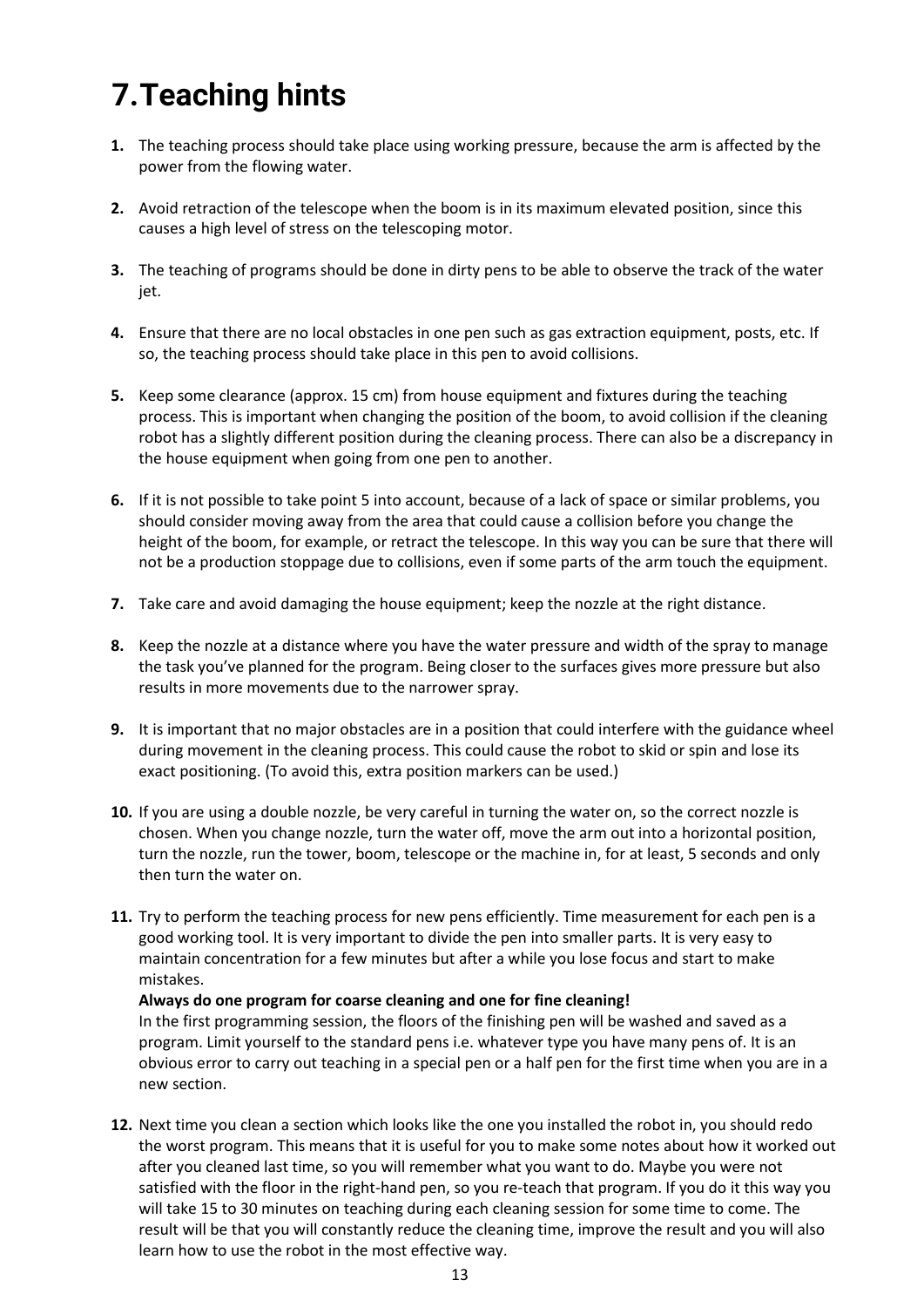When you are completely satisfied with the standard pens it is time to carry out teaching on the rest.

- **13.** Pauses during the teaching process are not recorded so there is a lot of time to plan the next move.
- **14.** During automatic cleaning the subsequent movement will start a bit before the previous movement is done, which means the robot will round off corners. During automatic washing, this could lead to a bit shorter nozzle movements compared to those movements you taught the robot. The conclusion would be to always make your nozzle movements a bit longer than necessary.

# <span id="page-14-0"></span>**8.Maintenance**

After use the robot shall be cleaned thoroughly with a water hose. The batteries shall be charged fully after the cleaning robot has been washing. As a rule of thumb, charge the batteries for as long as the robot has been washing. Store the robot in a well ventilated, frost-free area.

• **Do not use high pressure** for cleaning the robot • When the robot is not in use it must be kept in an area that is frost-free.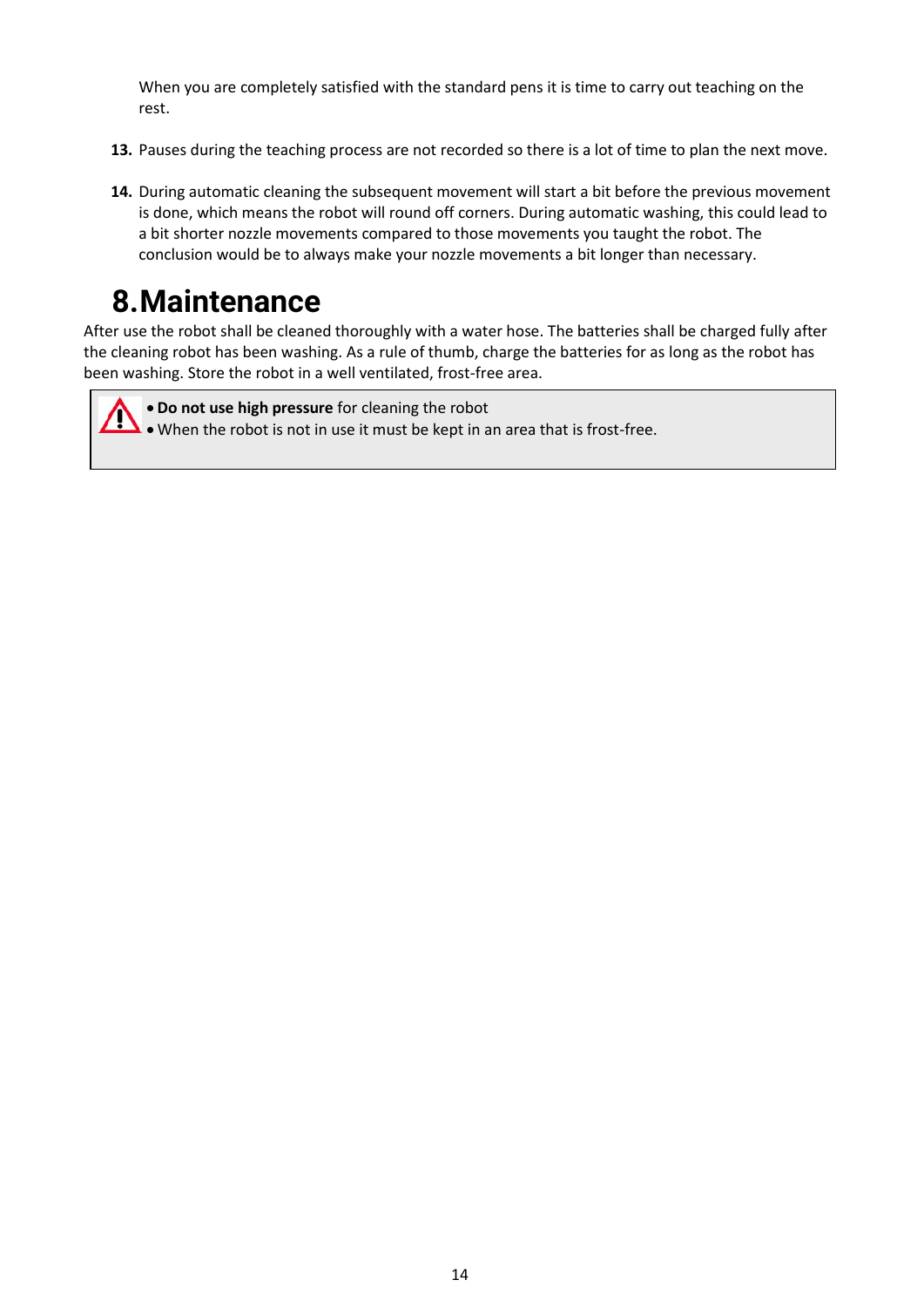# <span id="page-15-0"></span>**9.EUROPEAN DECLARATION OF CONFORMITY**

We,

Envirologic AB, org.nr. 556572-1775 Söderforsgatan 1 752 28 Uppsala SWEDEN Telephone No. +46 18 39 82 30,

declare under our sole responsibility that the product:

EVO Cleaner, nr of items 08xxxxxxx

to which this declaration relates is in conformity with the following standards or other normative documents:

Council Directive 2006/42/EC (May 17, 2006) on Machinery,

Council Directive 2014/30/EU (February 26, 2014) on Electromagnetic Compatibility

The Technical Construction File required by this Directive is maintained at corporate headquarters of Envirologic AB, Söderforsgatan 1 752 28 Uppsala Sweden.

Uppsala January 2020 **Envirologic AB** 

Johan Wennerberg, CEO